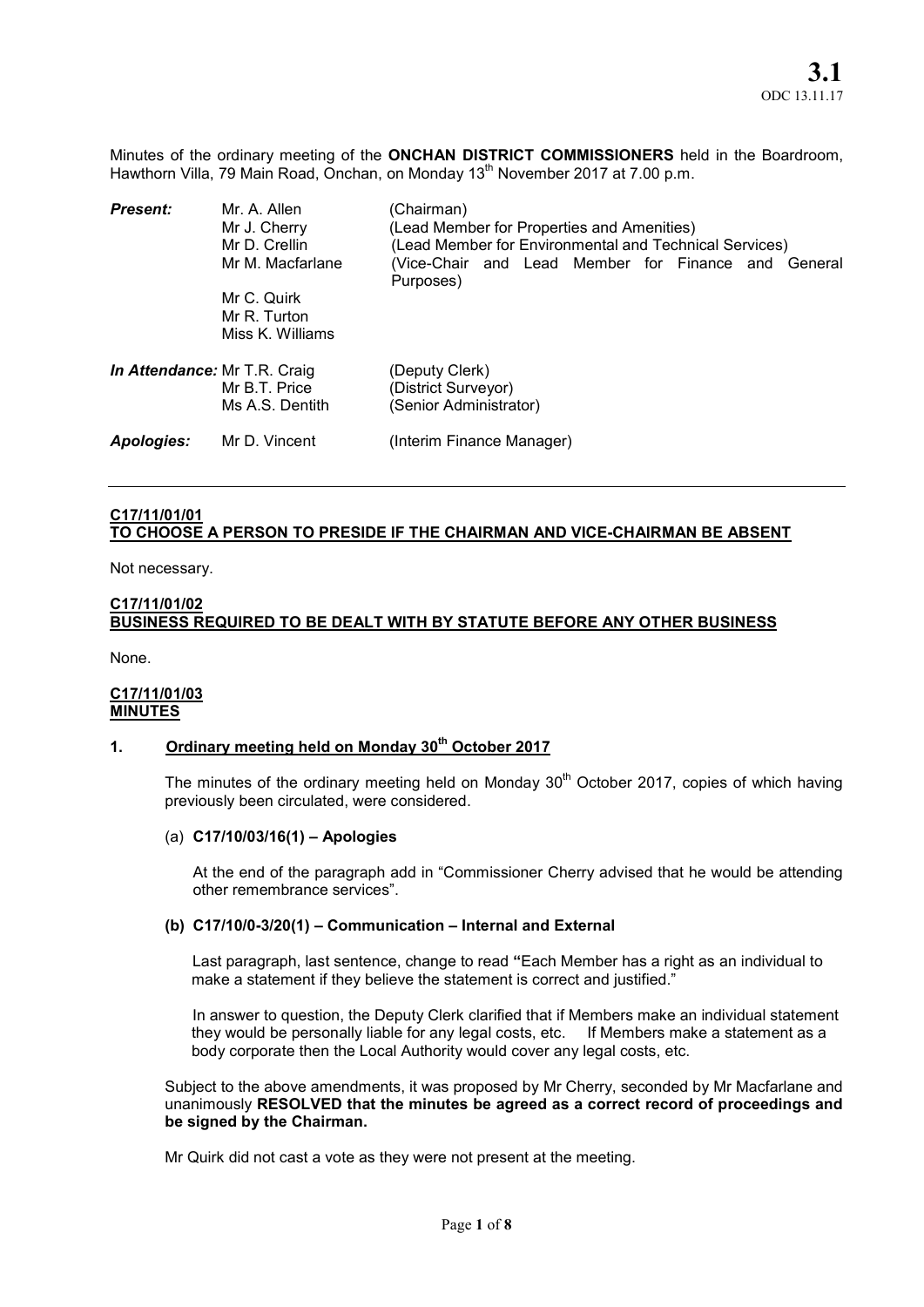## C17/11/01/04 BUSINESS ARISING NOT REFERRED TO IN THE MINUTES OF ANY SPECIAL COMMITTEES

None.

### C17/11/01/05 BUSINESS EXPRESSLY REQUIRED BY STATUTE TO BE DONE

None.

#### C17/11/01/06 BUSINESS ADJOURNED FROM A PREVIOUS MEETING

### 1. C16/10/03/06(1) - Civic Sunday

Members were advised that Sunday  $20<sup>th</sup>$  May 2018 would be available for Civic Sunday to be held at 3.00 p.m. at St Anthony's of Padua.

#### C17/11/01/07 PLANNING DECISIONS/COMMUNICATIONS FROM THE DEPARTMENT OF INFRASTRUCTURE PLANNING COMMITTEE

#### 1. Plans to the Board

- (a) The following plans were considered by the Board.
	- (i) PA 17/01113 2 Brookfield, Little Mill Road, single storey extension to the side/rear of the property.

It was proposed by Mr Cherry, seconded by Mr Turton, that PA  $17/01113 - 2$ Brookfield, Little Mill Road, be recommended for approval.

It was counter proposed by Mr Crellin, that PA 17/01113- 2 Brookfield, Little Mill Road be recommended for refusal. No seconder received.

A vote was taken on the original proposal, and it was RESOLVED that PA 17/01113 – 2 Brookfield, Little Mill Road, be recommended for approval.

*For: Messrs Allen, Turton, Quirk, Cherry and Miss Williams Against: Messrs Crellin and Macfarlane*

(ii) PA 17/01130 – Land adjacent Groudle Glen Hotel, proposed installation of biodisc sewerage treatment plant.

It was proposed by Mr Cherry, seconded by Mr Quirk, and unanimously RESOLVED that PA 17/01130 – Land adjacent Groudle Glen Hotel Road be recommended for approval, subject to a fence being erected around the treatment bank.

(iii) PA 17/01143 – Plot 23B Manor Park, Amendment to previous approval altering the position of the boundary between residential plots.

It was proposed by Mr Cherry, seconded by Mr Quirk, and unanimously RESOLVED that PA 17/01143 – Plot 23B Manor Park be recommended for approval.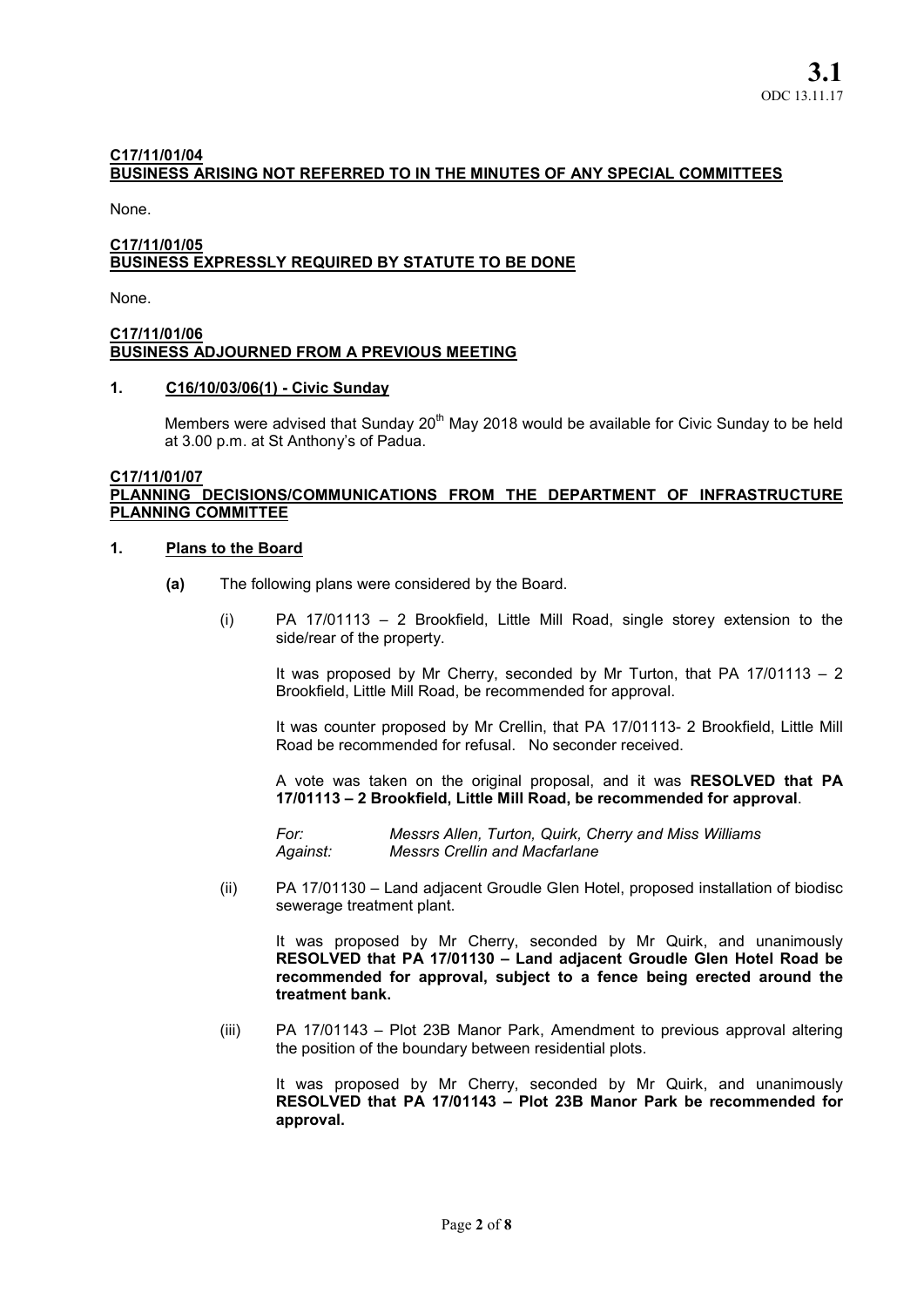(iv) PA 17/01151 – Unit 12A Village Walk, Proposed change of use of office to a small molecular biology lab.

It was proposed by Mr Quirk, seconded by Mr Cherry, and unanimously RESOLVED that PA 17/01151 – Unit 12 Village Walk be recommended for approval.

## 2. Planning Communications

None.

#### C17/11/01/08 FINANCE AND GENERAL PURPOSES

None.

### C17/11/01/09 REPORT FROM THE CLERK OR OTHER OFFICER

### 1. Manx Blind Welfare Presentation

The Deputy Clerk advised that he had been approached by the Director of Manx Blind Welfare Society who requested to speak with the Board regarding proposals to develop the field area behind Manx Blind Welfare building.

The Board agreed to meet with the Director of Manx Blind Welfare Society prior to their Board meeting at 6.30 p.m. on 11<sup>th</sup> December 2017.

## 2. 10 Elm Tree Road – Tenancy

To be considered In Committee.

#### C17/11/01/10 LETTERS, PETITIONS, MEMORIALS AND OTHER COMMUNICATIONS

## 1. Marown Parish Commissioners – Civic Service

Letter of invitation dated 1<sup>st</sup> November 2017, to attend the Marown Christmas Civic Service to be held on  $10^{th}$  December 2017 at 11.15 a.m. Members were asked to advise the Senior held on  $10^{th}$  December 2017 at 11.15 a.m. Administrator if they wished to attend.

## 2. C17/10/03/09(1) – Changing Local Government Legislation - Consultation

Briefing Paper of the Deputy Clerk dated  $8<sup>th</sup>$  November 2017, having previously been circulated was considered. Members thanked the Deputy Clerk for his report, and clarified points as follows:-

- (a) Data Protection 2002 The General Data Protection Regulation was expected to be in force by May 2018.
- (b) Joint Boards The Deputy Clerk advised Members that this was discussed at the Clerk's Forum held on  $9<sup>th</sup>$  November 2017. There was a joint concern that this was an There was a joint concern that this was an opportunity for the Department to bring in some enabling legislation which will give them draconian powers in the future.

The Chairman referred to the shared housing waiting list:-

 $\bullet$  He stated that at the Political Meeting held on  $9<sup>th</sup>$  November the impression had been given that Castletown Town Commissioners were signed up and committed.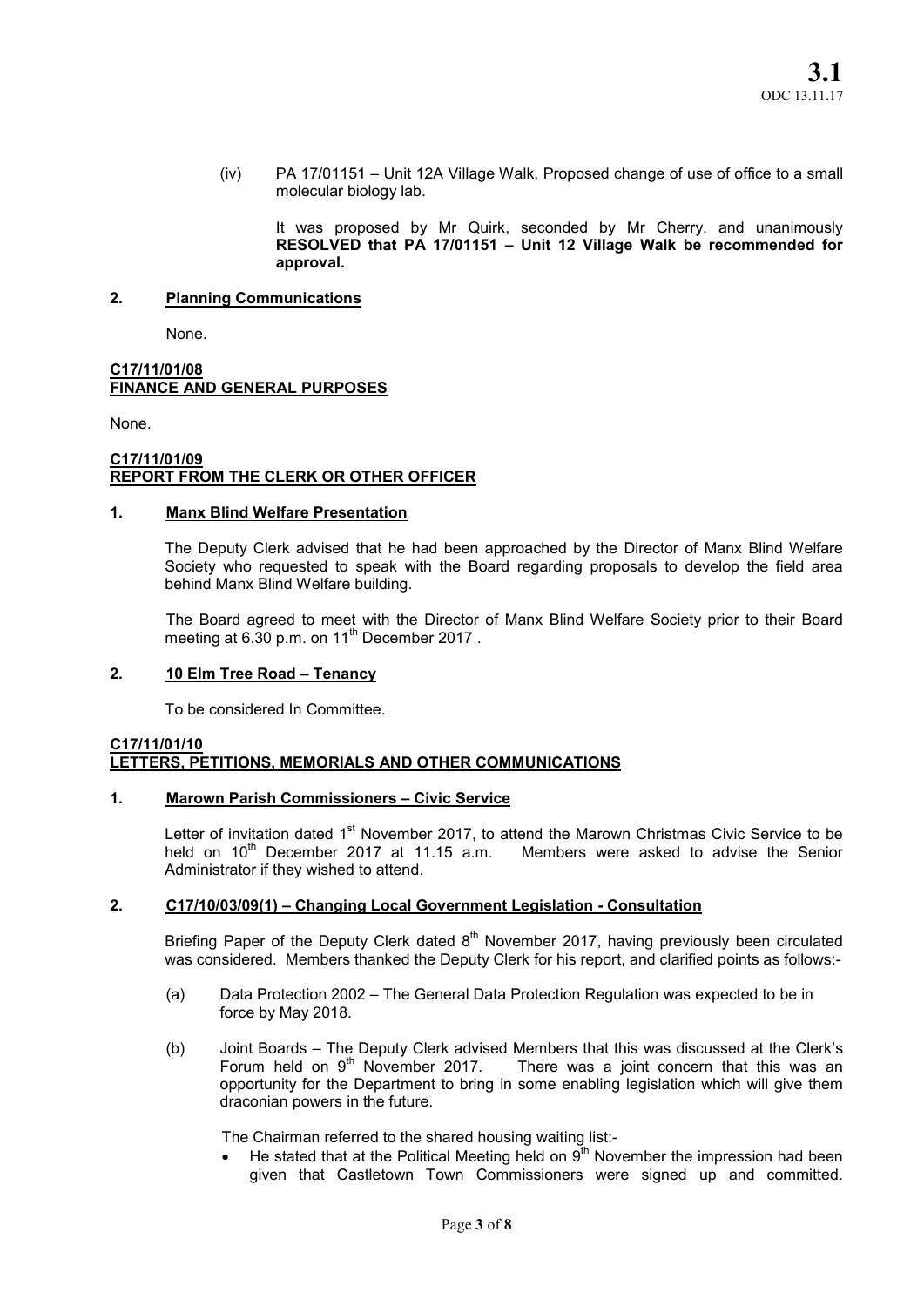However, on speaking with the Chairman of that Authority, he had advised that it was under constant review as they could choose to opt out.

Port St Mary Commissioners were refusing to join the shared housing waiting list.

A Member stated that this Authority should liaise with Port St Mary Commissioners, as they felt that the more we stand united, the more difficult it is to knock you over.

It was proposed by Mr Cherry, seconded by Mr Turton, and unanimously RESOLVED that the report of the Deputy Clerk regarding Charging Local Government Legislation Consultation be submitted as the Commissioners' response.

#### 3. Local Authority Transition

Correspondence received dated  $2^{nd}$  November 2017 from Minister of the Department of Infrastructure to seek views from Local Authority Members and Clerks on Local Authority **Transition** 

The Deputy Clerk stated that it should be noted that the correspondence is in relation to Transfer of Services to the Local Authority, however, on several occasions the Minister has been reminded that the Authority is not transitioning .

Members went through the Survey as follows:-

## (a) Highway Maintenance

- (i) Street sweeping
	- $\circ$  This was an agency function up to 2015, from 2015 it is the responsibility of the Authority.
	- o Pavement sweeping is carried out.

Members agreed that street sweeping should continue under the Authority.

However, it is strongly recommended that street sweeping of strategic routes in the District be retained by the Department of Infrastructure.

- (ii) Gully Emptying
	- o This is a transfer of service.
	- $\circ$  The Authority's responsibility under this service is to only clear the quiley pot, anything other than this is the responsibility of the Department of Infrastructure.
	- o The District Surveyor advised that this was a reactive service rather than a proactive service.
	- o Discussion ensued with regard to the drainage system.
	- $\circ$  Prior to the transfer of service, there were known areas of difficulty and it was expected that the Department of Infrastructure would pass these over in a serviceable condition.

Members agreed that due to the issues surrounding this task and ongoing issues with drainage, the gully emptying service should be passed back to the Department of Infrastructure.

- (iii) Removal of Weeds
	- o This is a transfer of service.
	- o The Authority uses sub-contractors for the service.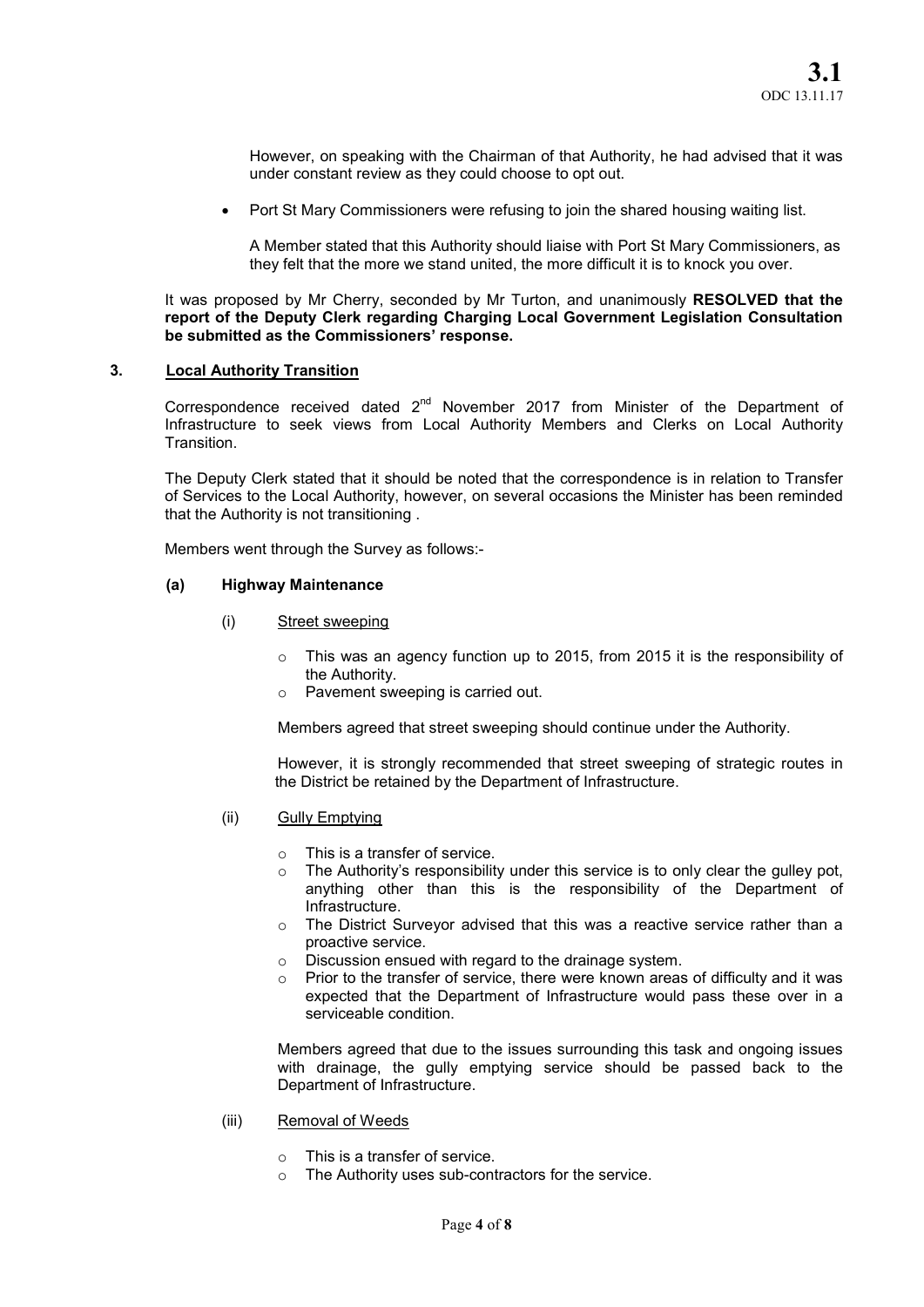- It was acknowledged that there had been some complaints. However, the weed spraying is only contracted for two sprays during the growing season. If more regular sprays are necessary then the contract would require a review and this would be at an increased cost.
- A Member referred to boundary fences which had been moved and weeds growing through them or overgrowing from private land, which is not the responsibility of the Authority, but that of the landowner.

It was agreed that Onchan District Commissioners continue to sub-contract and monitor the removal of weeds as some Members felt the control had improved over the last year.

### (iv) Maintenance of Hedges

- $\circ$  This is a transfer of service.
- o The Authority uses sub-contractors for the service.

It was agreed as there were no issues identified, that Onchan District Commissioners continue to sub-contract the maintenance of hedges.

### (b) Management of Car parks and Parking Control

There is no warden employed for the management of car parks and parking control.

#### (c) Management of Toilets

There are no government owned toilets requiring management.

#### (d) Question 2

Members requested that it should be pointed out that the survey is with regard to transfer of services and not transition of the Local Authority.

#### (e) Question 3

No comment.

#### (f) Question 4

Members felt that relationships were suffering as a result of the transfer of services and it was felt that it was a little one-sided. For instance, the liaison regarding the Department of Infrastructure and Manx Utilities responsibility for drainage, citing the Laurel Avenue/Hackett Close/Ashley Park scenario.

There were no issues regarding the relationship with other Local Authorities

#### (g) Question 5

The decisions regarding transfer of services is that of a Board of Commissioners. Members agreed that the survey should have been issued as Board, and not as individual members.

#### C17/11/01/11 **QUESTIONS**

None.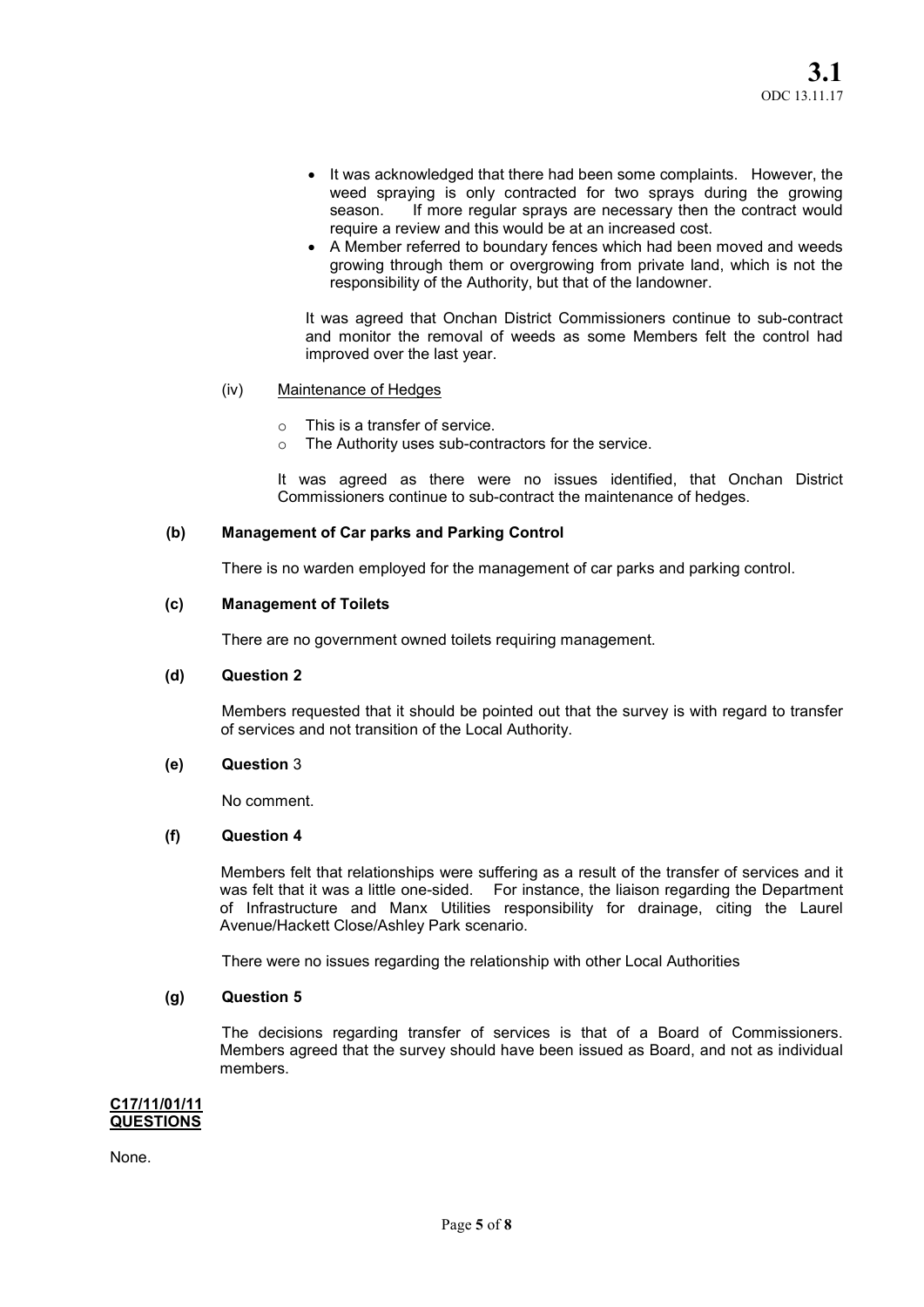### C17/11/01/12 MOTIONS

None.

### C17/11/01/13 ENVIRONMENTAL AND TECHNICAL SERVICES MATTERS

None.

## C17/11/01/14 PROPERTIES AND AMENITIES MATTERS

## 1. Housing Allocations

To be considered In Committee.

## C17/11/01/15 CHAIRMAN'S ANNOUNCEMENTS

## 1. Attendances

- 11<sup>th</sup> November Children's Poppies at the Memorial Garden, St Peter's Church.
- 12<sup>th</sup> November Remembrance Service and Act of Remembrance, Onchan War Memorial
- 12<sup>th</sup> November Remembrance Service and Act of Remembrance, St Johns National War Memorial.

## 2. Dates for the Diary

- 16<sup>th</sup> November Marion Road Development Official Handover from Contractor
- $\bullet$  1<sup>st</sup> December Celebration of Christmas, Port St Mary Commissioners
- $\bullet$  5<sup>th</sup> December Commissioners' Surgery
	- $\circ$  6.30 p.m. Onchan Hub
- $\bullet$  8<sup>th</sup> December Onchan Torchlight Procession and Christmas Market
- $\bullet$  10<sup>th</sup> December Marown Christmas Civic Service
- 13<sup>th</sup> December Methodist Church Carol Service

## C17/11/01/16 ANY OTHER BUSINESS

#### 1. Rent Increase 2018/19

The Chairman advised that a press release had been issued stating that the Board were recommending a 0% rent increase.

## 2. Heywood Court – Fountain

The Deputy Clerk advised that the pump will be acquired as soon as possible and will be funded from the Community Allowance.

## 3. Dog Byelaws

The Deputy Clerk advised that there was no detriment with any forthcoming legislation with regard to the renewal of the Dog Byelaws. There is a template which is being used for the drafting of the new byelaws.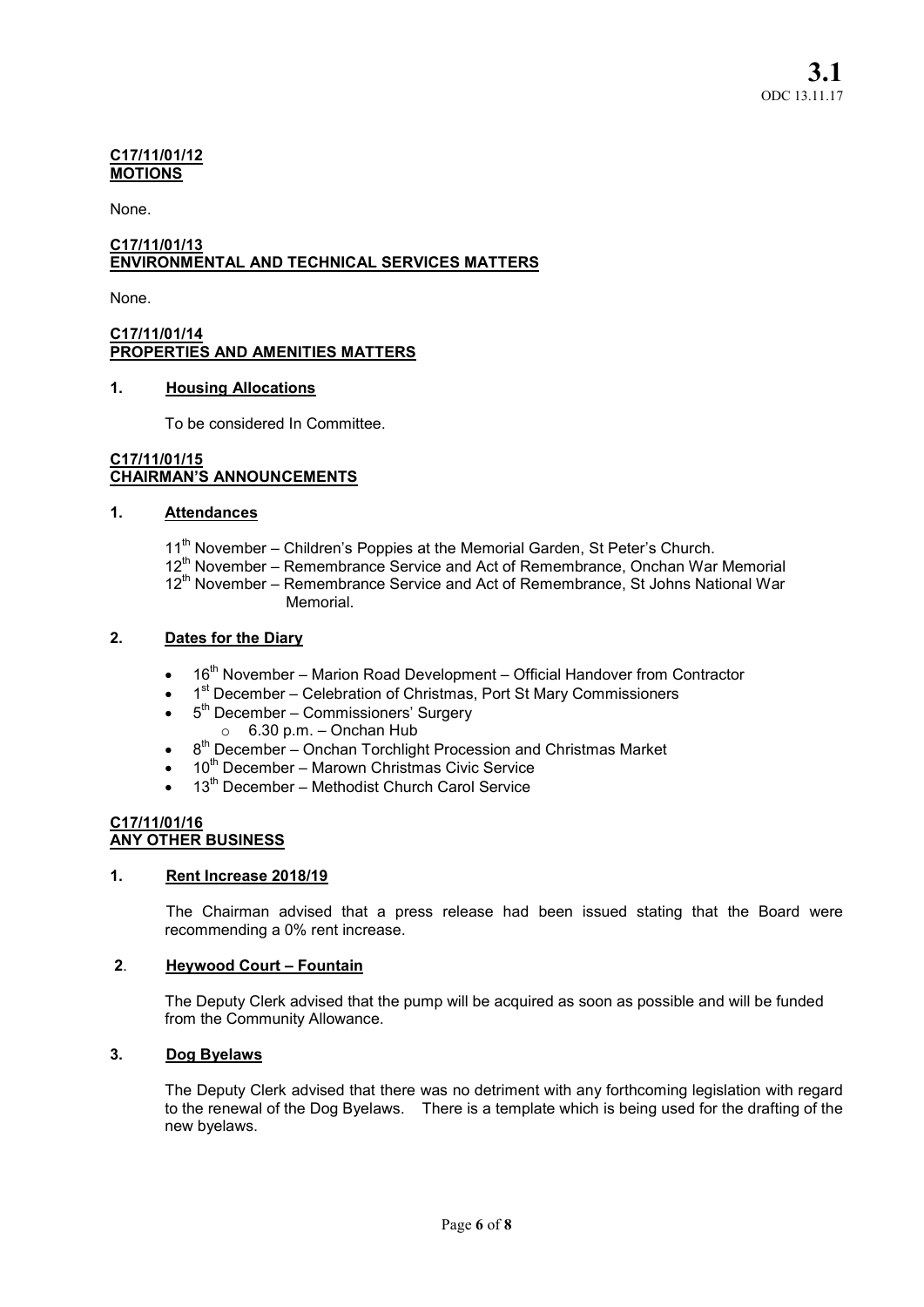## 4. Code of Conduct

Members were advised that the Code of Conduct is progressing and will be brought back to the Board meeting in December. [amended by ODC 13/11/17]

#### 5. Clerks' Forum

The Deputy Clerk advised that the meeting of the Clerks' Forum was an interesting meeting.

However, the Deputy Clerk wished to bring to Members attention that he had received an email from the Director of Strategy, Policy and Performance of the Department of Infrastructure issued l shortly after the meeting to advise that it had just come to the Department's attention that the November Tynwald Order Paper includes the following item:

#### *"Local Authority Reform*

*The Hon. Member for Douglas North(Mr Ashford) to move-*

*That a committee of three Members be appointed to investigate and bring before Tynwald recommendations on Local Authority Reform and to report by May 2018."*

The Director gives assurance that they were not aware of the motion ahead of the Clerk's Forum and the Department were considering how best to respond.

## 6. Installation of AED's

The Deputy Clerk advised that in conjunction with the Co-ordinator at the Ambulance Service, three sites had been agreed:-

- Manx Arms Toilet
- Onchan Park
- The Hub,

Members were advised that the three defibrillators would be donated by Craig's Heartstrong Foundation, with one housing unit being donated by the charity Onchan Community Fund. The Authority would be required to purchase the remaining two housing units.

It was proposed by Mr Macfarlane, seconded Mr Cherry, and unanimously RESOLVED that the cost of installation be approved up to the cost of £2,000.

## 7. C17/10/03/16(3) - Kenyon's Café, 44-46 Main Road/Onchan Hub

A Member expressed frustration that the matter had not yet been resolved.

The Deputy Clerk advised that Dean Wood had been instructed to place the property for sale and to give a current valuation of sale.

To date he had not been able to make contact with the Trustees of Kenyon's Café to ascertain the latest position.

The Chairman commented that there had been a window of opportunity to move items from Kenyon's Café to the Club Room at Onchan Hub over the October half-term, and felt that the Board had been more than generous with their patience.

## 8. Onchan Community Cross Award

The Chairman advised that the Crosh Pobble Chonnnaghyn or Onchan Community Cross Award is awarded every two years, the recipient being selected from the numerous people in the Parish of Onchan who have added to the quality of life in the District. It is in recognition of their publicly spirited work within the community.